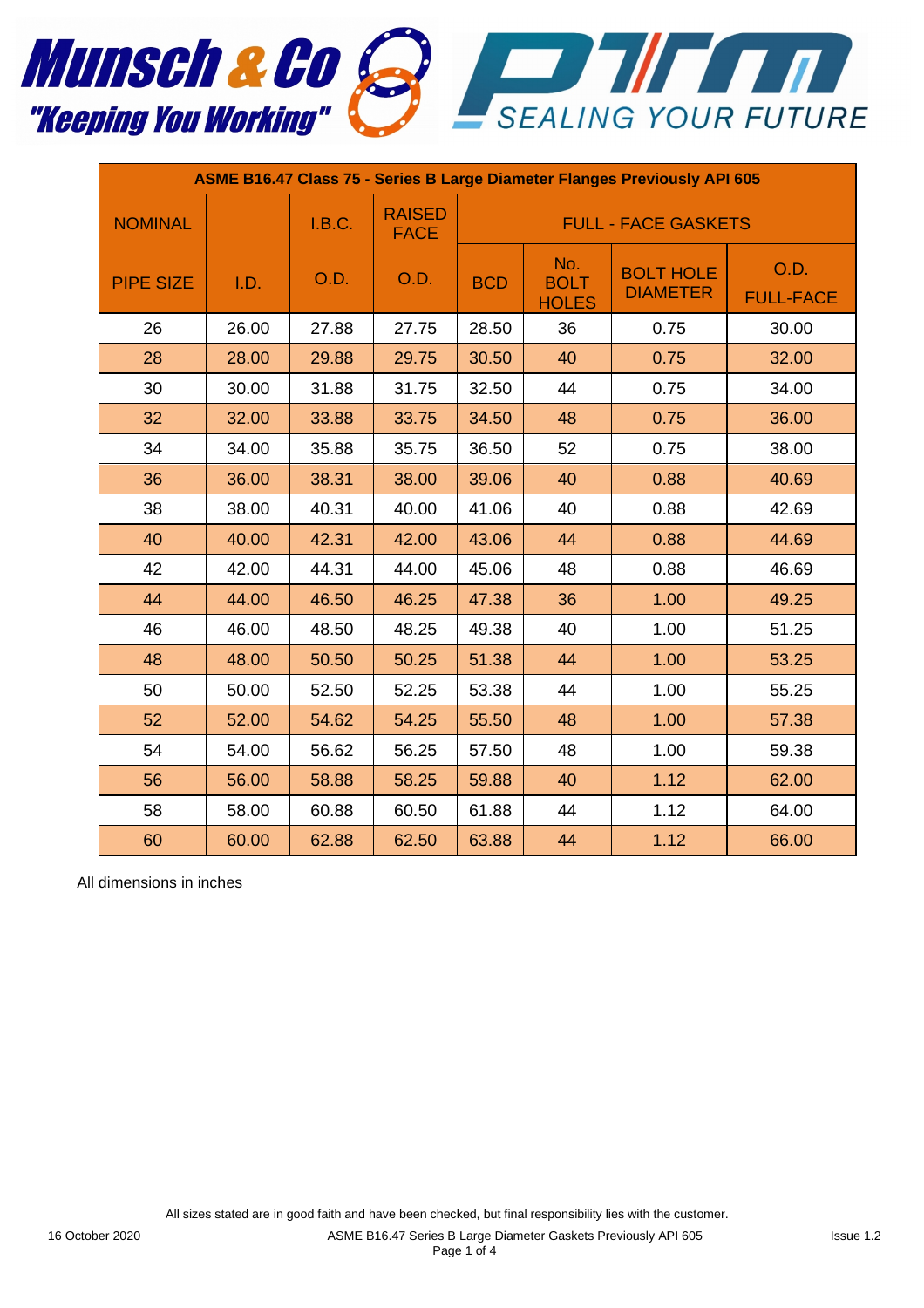

| ASME B16.47 Class 150 - Series B Large Diameter Flanges Previously API 605 |       |        |                              |                            |                                    |                                     |                          |  |
|----------------------------------------------------------------------------|-------|--------|------------------------------|----------------------------|------------------------------------|-------------------------------------|--------------------------|--|
| <b>NOMINAL</b>                                                             |       | I.B.C. | <b>RAISED</b><br><b>FACE</b> | <b>FULL - FACE GASKETS</b> |                                    |                                     |                          |  |
| <b>PIPE SIZE</b>                                                           | I.D.  | O.D.   | O.D.                         | <b>BCD</b>                 | No.<br><b>BOLT</b><br><b>HOLES</b> | <b>BOLT HOLE</b><br><b>DIAMETER</b> | O.D.<br><b>FULL-FACE</b> |  |
| 26                                                                         | 26.00 | 28.56  | 28.00                        | 29.31                      | 36                                 | 0.88                                | 30.94                    |  |
| 28                                                                         | 28.00 | 30.56  | 30.00                        | 31.31                      | 40                                 | 0.88                                | 32.94                    |  |
| 30                                                                         | 30.00 | 32.56  | 32.00                        | 33.31                      | 44                                 | 0.88                                | 34.94                    |  |
| 32                                                                         | 32.00 | 34.69  | 34.00                        | 35.44                      | 48                                 | 0.88                                | 37.06                    |  |
| 34                                                                         | 34.00 | 36.81  | 36.25                        | 37.69                      | 40                                 | 1.00                                | 39.56                    |  |
| 36                                                                         | 36.00 | 38.88  | 38.25                        | 39.75                      | 44                                 | 1.00                                | 41.62                    |  |
| 38                                                                         | 38.00 | 41.12  | 40.25                        | 42.12                      | 40                                 | 1.12                                | 44.25                    |  |
| 40                                                                         | 40.00 | 43.12  | 42.50                        | 44.12                      | 44                                 | 1.12                                | 46.25                    |  |
| 42                                                                         | 42.00 | 45.12  | 44.50                        | 46.12                      | 48                                 | 1.12                                | 48.25                    |  |
| 44                                                                         | 44.00 | 47.12  | 46.50                        | 48.12                      | 52                                 | 1.12                                | 50.25                    |  |
| 46                                                                         | 46.00 | 49.44  | 48.62                        | 50.56                      | 40                                 | 1.25                                | 52.81                    |  |
| 48                                                                         | 48.00 | 51.44  | 50.75                        | 52.56                      | 44                                 | 1.25                                | 54.81                    |  |
| 50                                                                         | 50.00 | 53.44  | 52.75                        | 54.56                      | 48                                 | 1.25                                | 56.81                    |  |
| 52                                                                         | 52.00 | 55.44  | 54.75                        | 56.56                      | 52                                 | 1.25                                | 58.81                    |  |
| 54                                                                         | 54.00 | 57.62  | 56.75                        | 58.75                      | 56                                 | 1.25                                | 61.00                    |  |
| 56                                                                         | 56.00 | 59.62  | 58.75                        | 60.75                      | 60                                 | 1.25                                | 63.00                    |  |
| 58                                                                         | 58.00 | 62.19  | 60.75                        | 63.44                      | 48                                 | 1.38                                | 65.94                    |  |
| 60                                                                         | 60.00 | 64.19  | 63.00                        | 65.44                      | 52                                 | 1.38                                | 67.94                    |  |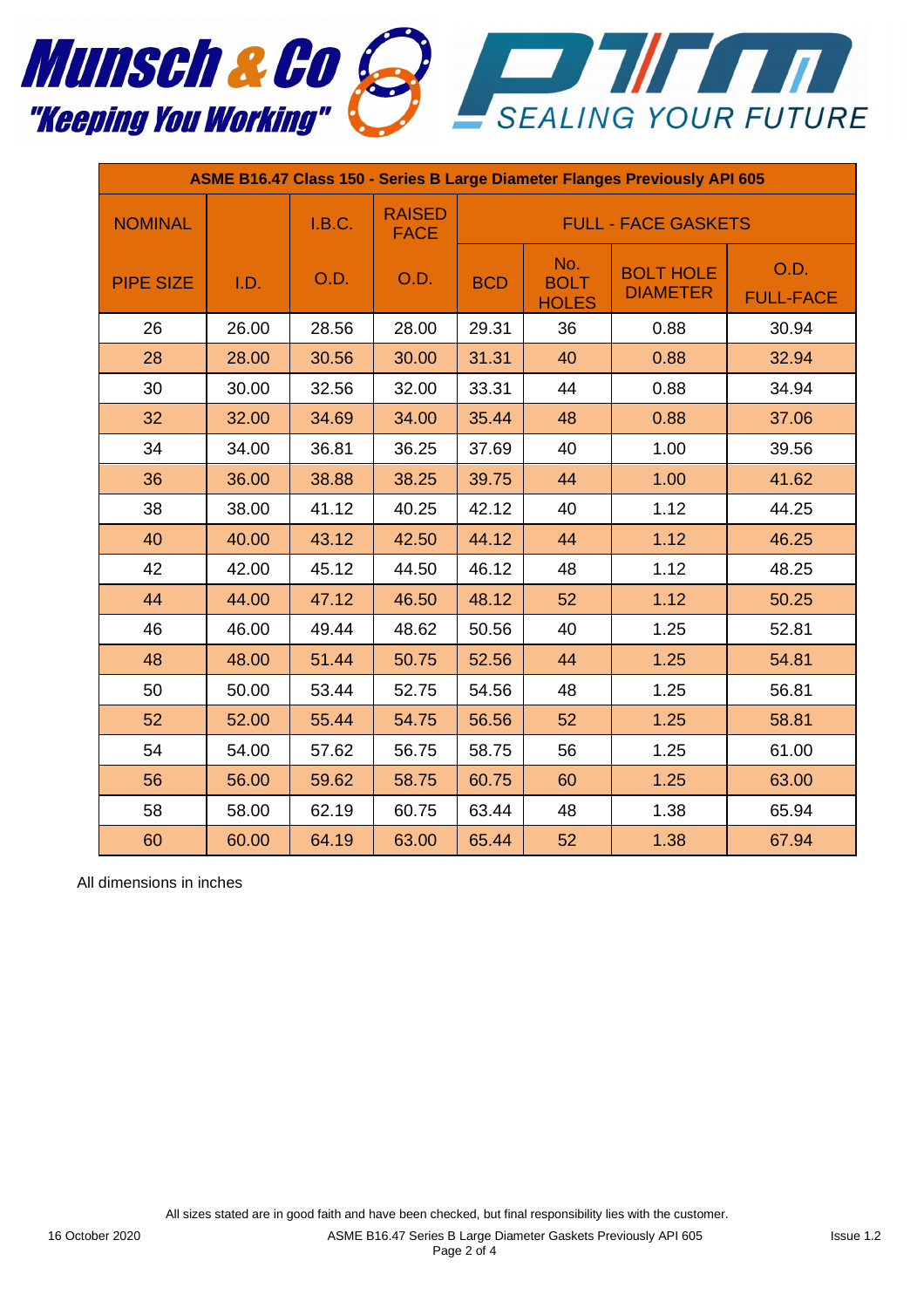

| ASME B16.47 Class 300 - Series B Large Diameter Flanges Previously API 605 |       |        |                              |                            |                                    |                                     |                          |  |
|----------------------------------------------------------------------------|-------|--------|------------------------------|----------------------------|------------------------------------|-------------------------------------|--------------------------|--|
| <b>NOMINAL</b>                                                             |       | I.B.C. | <b>RAISED</b><br><b>FACE</b> | <b>FULL - FACE GASKETS</b> |                                    |                                     |                          |  |
| <b>PIPE SIZE</b>                                                           | I.D.  | O.D.   | O.D.                         | <b>BCD</b>                 | No.<br><b>BOLT</b><br><b>HOLES</b> | <b>BOLT HOLE</b><br><b>DIAMETER</b> | O.D.<br><b>FULL-FACE</b> |  |
| 26                                                                         | 26.00 | 30.38  | 29.00                        | 31.62                      | 32                                 | 1.38                                | 34.12                    |  |
| 28                                                                         | 28.00 | 32.50  | 31.00                        | 33.75                      | 36                                 | 1.38                                | 36.25                    |  |
| 30                                                                         | 30.00 | 34.88  | 33.25                        | 36.25                      | 36                                 | 1.50                                | 39.00                    |  |
| 32                                                                         | 32.00 | 37.00  | 35.50                        | 38.50                      | 32                                 | 1.62                                | 41.50                    |  |
| 34                                                                         | 34.00 | 39.12  | 37.50                        | 40.62                      | 36                                 | 1.62                                | 43.62                    |  |
| 36                                                                         | 36.00 | 41.25  | 39.75                        | 42.88                      | 32                                 | 1.75                                | 46.12                    |  |
| 38                                                                         | 38.00 | 43.25  | 41.75                        | 44.88                      | 36                                 | 1.75                                | 48.12                    |  |
| 40                                                                         | 40.00 | 45.25  | 43.88                        | 46.88                      | 40                                 | 1.75                                | 50.12                    |  |
| 42                                                                         | 42.00 | 47.25  | 46.00                        | 49.00                      | 36                                 | 1.88                                | 52.50                    |  |
| 44                                                                         | 44.00 | 49.25  | 48.00                        | 51.00                      | 40                                 | 1.88                                | 54.50                    |  |
| 46                                                                         | 46.00 | 51.88  | 50.00                        | 53.75                      | 2.00<br>36                         |                                     | 57.50                    |  |
| 48                                                                         | 48.00 | 53.88  | 52.25                        | 55.75                      | 40                                 | 2.00                                | 59.50                    |  |
| 50                                                                         | 50.00 | 55.88  | 54.25                        | 57.75                      | 44                                 | 2.00                                | 61.50                    |  |
| 52                                                                         | 52.00 | 57.88  | 56.25                        | 59.75                      | 48                                 | 2.00                                | 63.50                    |  |
| 54                                                                         | 54.00 | 61.25  | 58.25                        | 62.12                      | 48                                 | 2.00                                | 65.88                    |  |
| 56                                                                         | 56.00 | 62.75  | 60.50                        | 65.00                      | 36                                 | 2.38                                | 69.50                    |  |
| 58                                                                         | 58.00 | 65.19  | 62.75                        | 67.44                      | 40                                 | 2.38                                | 71.94                    |  |
| 60                                                                         | 60.00 | 67.12  | 65.00                        | 69.44                      | 40                                 | 2.38                                | 73.94                    |  |